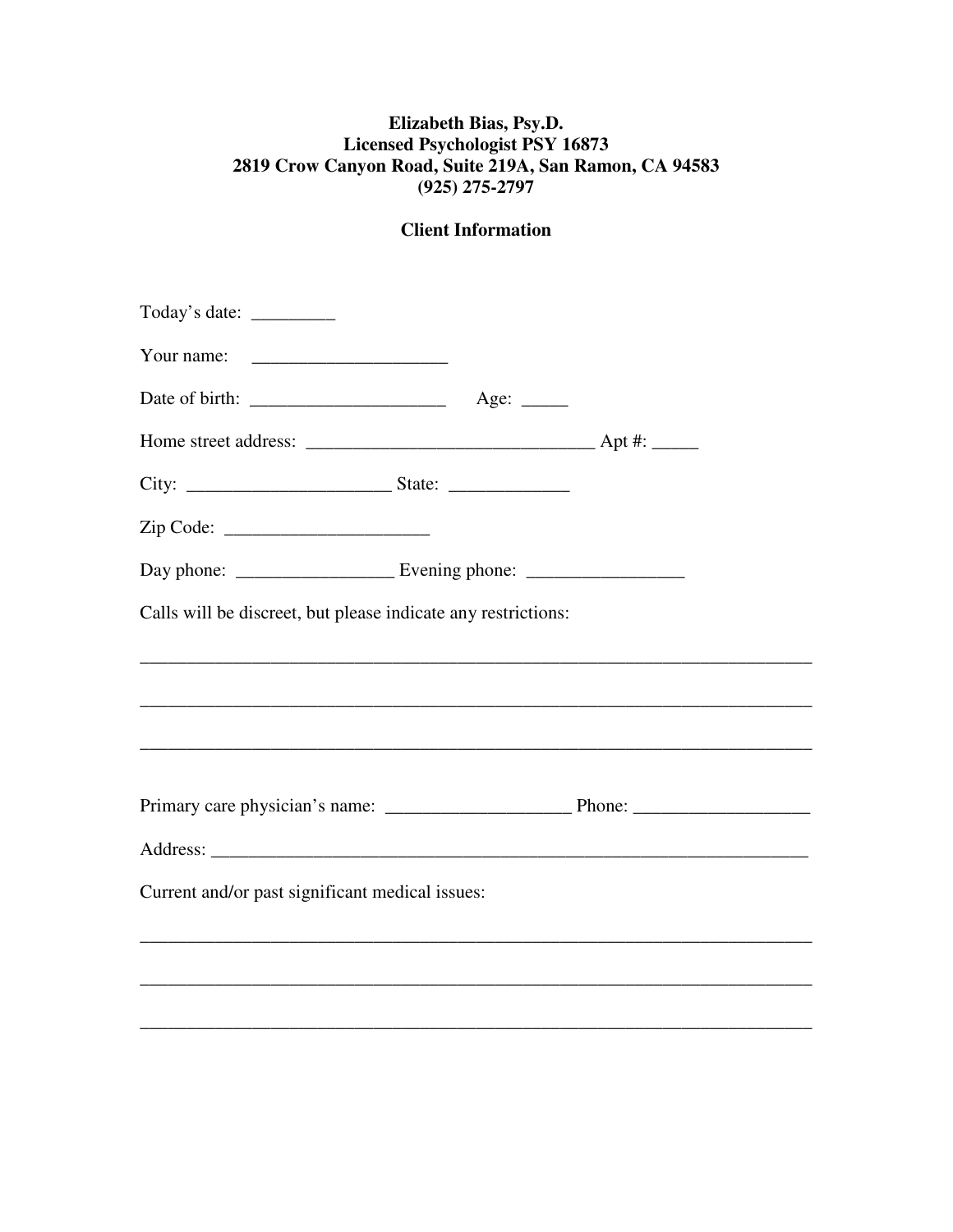| Are you currently employed? ___ What is your occupation? _______________________            |
|---------------------------------------------------------------------------------------------|
|                                                                                             |
| Work telephone: _____________ Calls will be discreet, but please indicate any restrictions: |
|                                                                                             |
| If you are a minor, who is/are your parent(s) and/or your legal guardian(s)?                |
| Emergency Contact: _______________________Address: ______________________________           |
|                                                                                             |
| Are you in a current relationship with a significant other?                                 |
| If so, how long have you been in this relationship? _____________________________           |
| Are you currently married? ______                                                           |
|                                                                                             |
| Do you have any children? _______                                                           |
| If so, please provide their name(s) and $age(s)$ :                                          |
|                                                                                             |

\_\_\_\_\_\_\_\_\_\_\_\_\_\_\_\_\_\_\_\_\_\_\_\_\_\_\_\_\_\_\_\_\_\_\_\_\_\_\_\_\_\_\_\_\_\_\_\_\_\_\_\_\_\_\_\_\_\_\_\_\_\_\_\_\_\_\_\_\_\_\_\_

p. 2